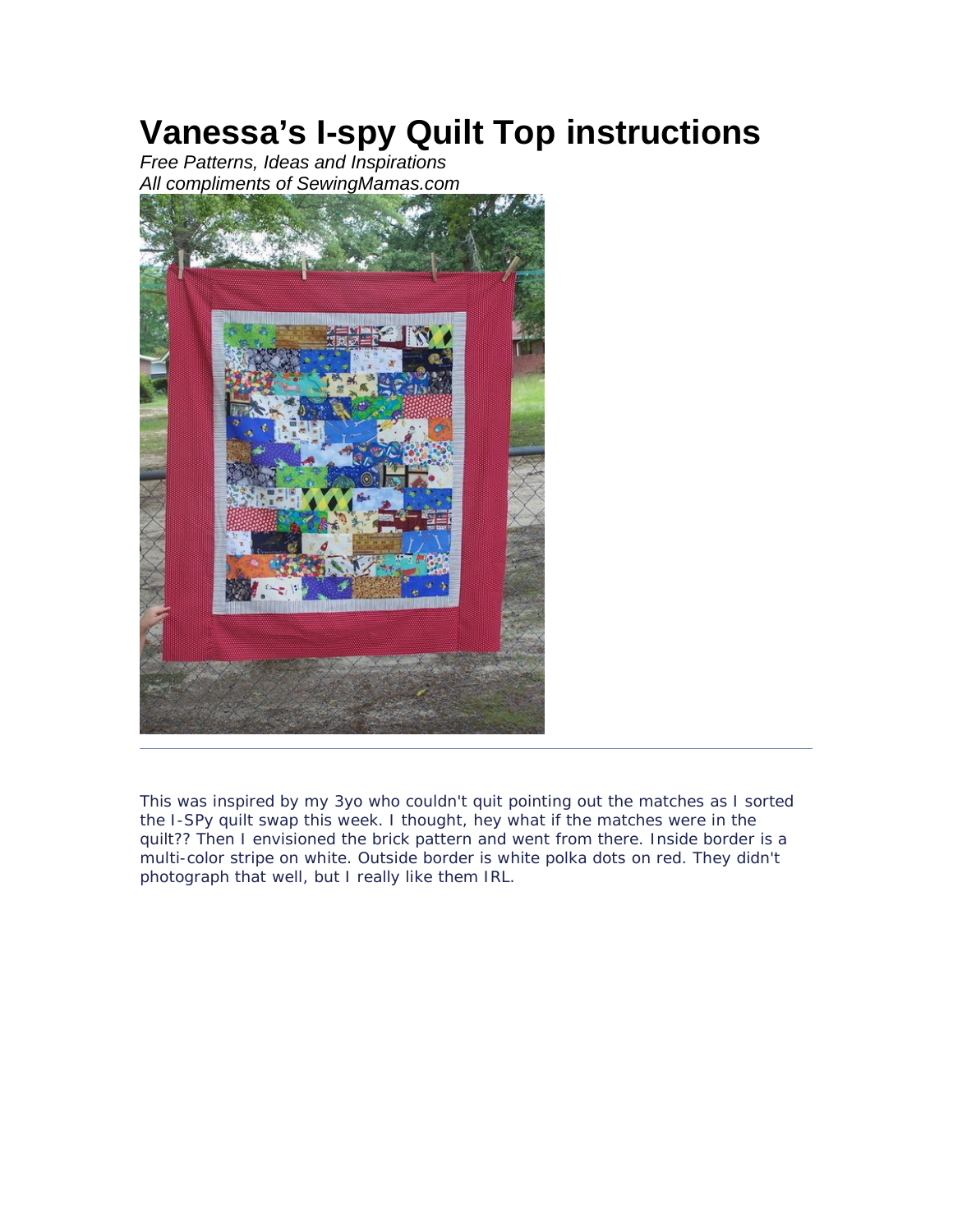

## Step 1:

Gather your quilt squares. Be sure to double check the size (I had to trim some and switch a couple with some of my other sets from the swap.) I started with 30 6.5" squares. You can use any size you want as long as you make the changes to the math. Cut them all in half horizontally. They should now measure 6.5" by 3.25"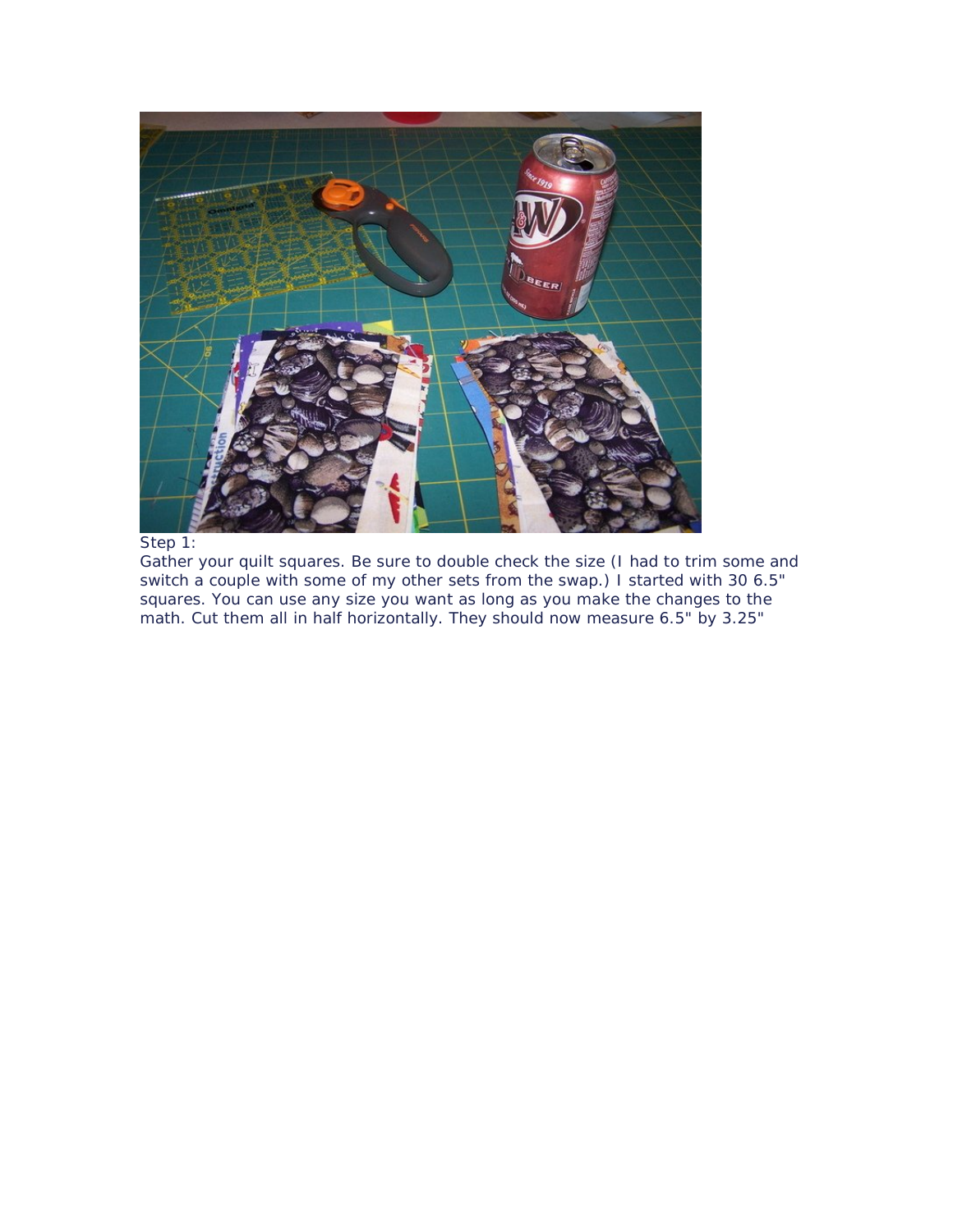

Step 2: Lay them out to decide how you want them.

Step 3:

Sew them together into rows. It would probably be better to cut the half squares on the end before you sew in rows. (If you are using the same measurements as me, you will need to cut them to be 3.5" wide. If you cut them after you sew the rows as I did because I wasn't sure of my plan, you cut them to be 3.25" wide as .25" is already in the seam allowance.

(Edited to clarify: The half squares are at alternating ends of each row. It's how you create the offset. The first one is at the top right hand, and it moves to the other side as you go down.)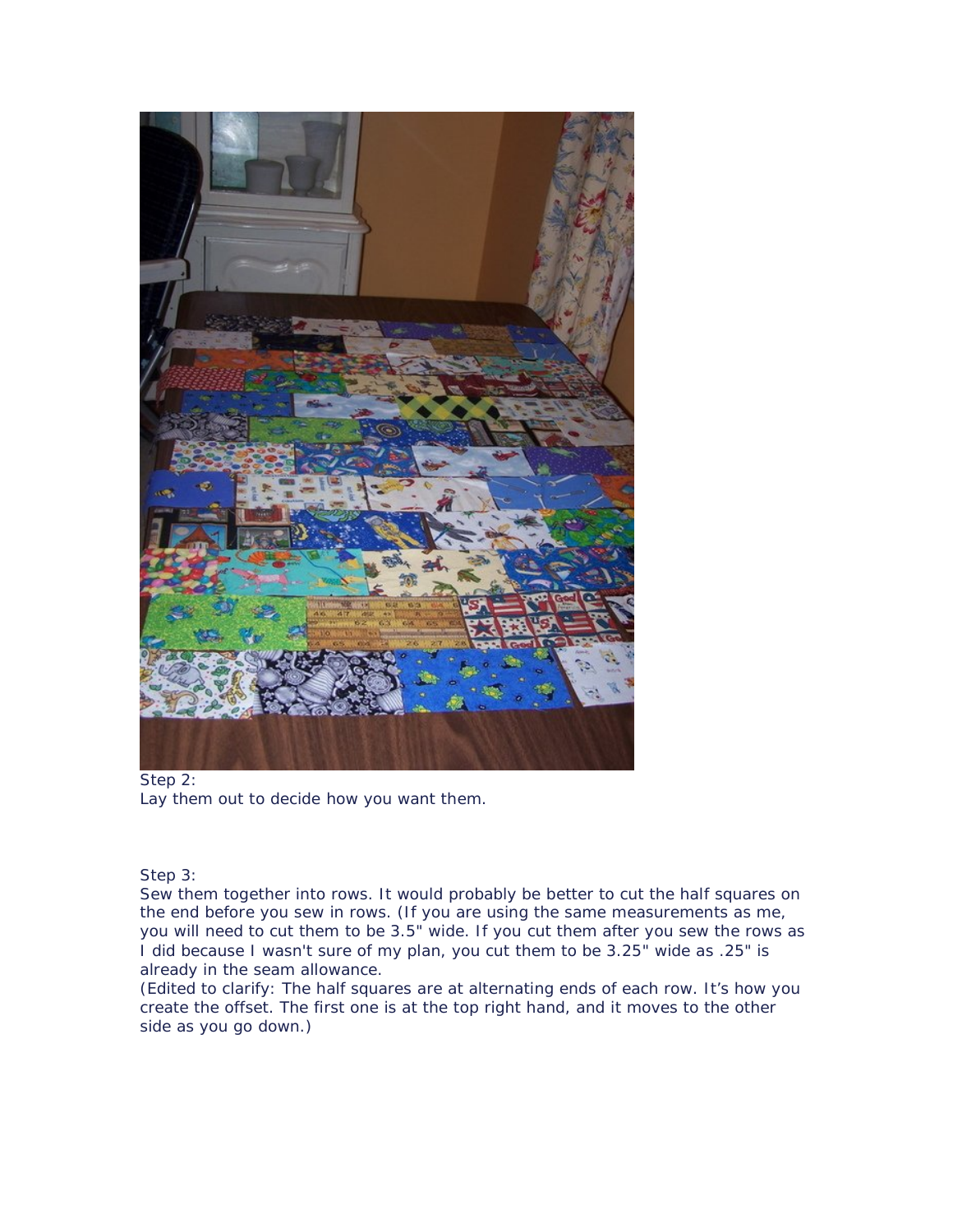

Be sure to press seams carefully to the side as you sew. I pressed towards the darks as this quilt doesn't have nesting rows.

Then sew the rows together to make the center panel.